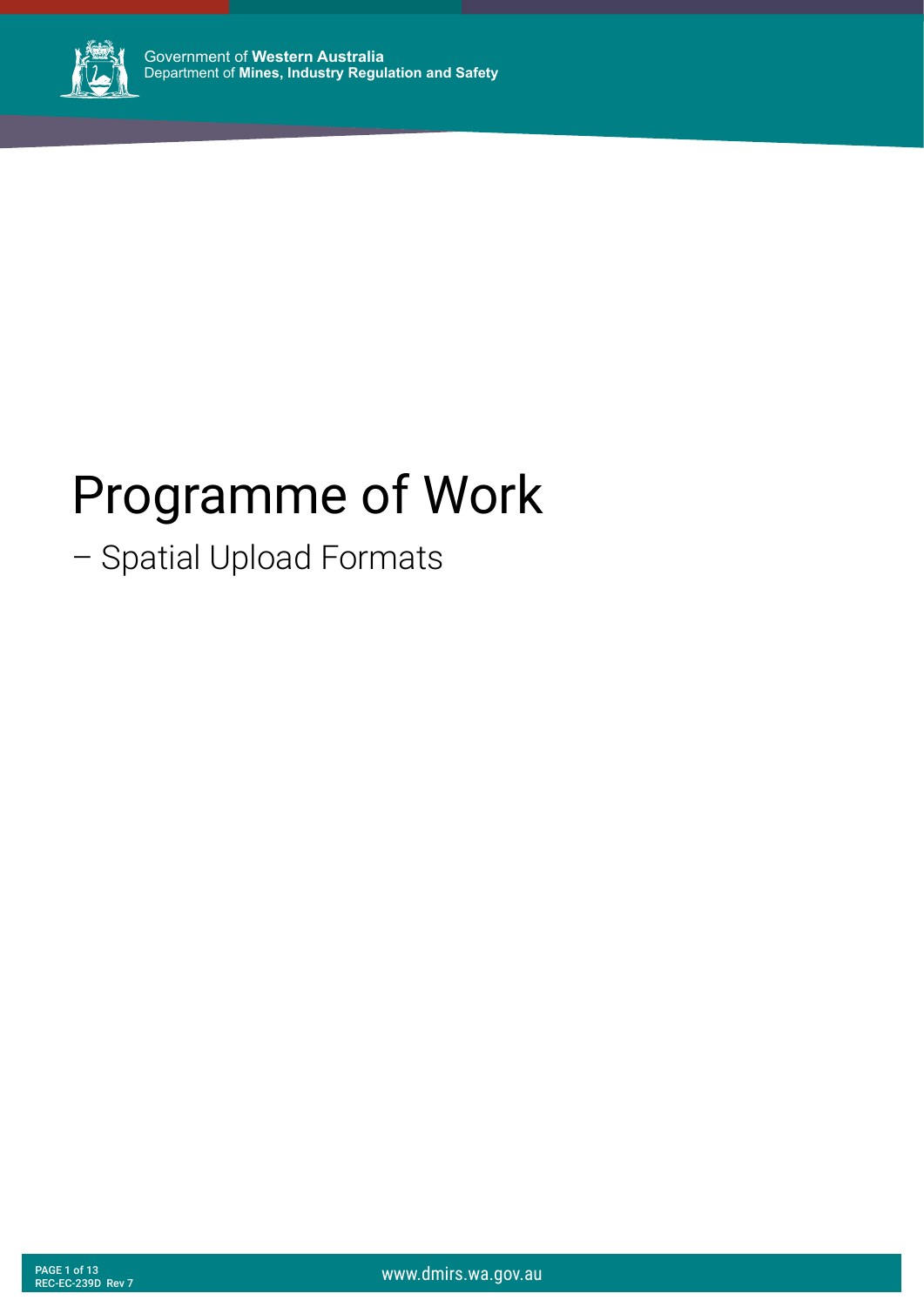#### Contents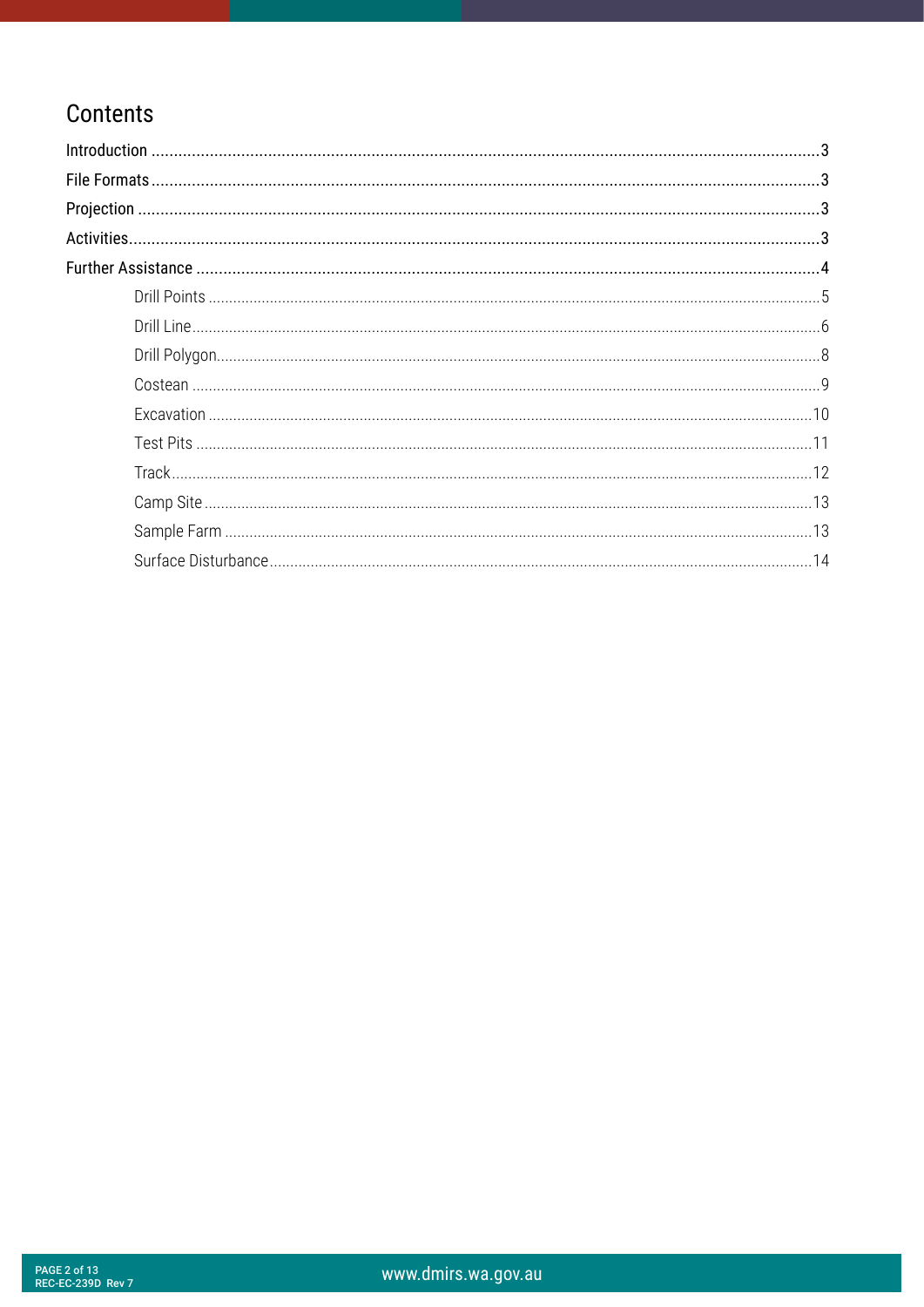#### <span id="page-2-0"></span>Introduction

The Department of Mines, Industry Regulation and Safety (DMIRS) now supports online spatial lodgement of Programmes of Work (POW-S). The new POW-S system enables proponents to draw or upload their activities spatially, resulting in a smarter, more user-friendly application experience.

Spatial data needs to be formatted in a certain way so that the POW-S system can generate your application. This document sets out the requirements for uploading spatial data.

#### File Formats

The following data formats are supported by POW-S:

- Shapefile (ESRI ArcGIS)
- TAB File (MapInfo)

The POW-S upload system requires the following constituent data files to be uploaded as a minimum:

| Shapefile | .dbf (attribute data)                            |  |  |
|-----------|--------------------------------------------------|--|--|
|           | .prj (coordinate system and projection)          |  |  |
|           | .shp (feature geometry)                          |  |  |
| TAB File  | <b>.DAT</b> (attribute data)                     |  |  |
|           | .ID (links graphic data to database information) |  |  |
|           | .MAP (graphic and geographic information)        |  |  |
|           | .TAB (link to all data files)                    |  |  |

#### Projection

The projection of the spatial files must be geo-referenced to either of the following:

- GDA94 (GCS\_GDA\_94 in ESRI system)
- Any Map Grid of Australia (MGA) projected coordinate system with Eastings and Northings (ie. GDA\_94\_MGA\_Zone\_[49-52])
- WGS84

Data containing geometries specified using geographical (longitude and latitude) or projected (eastings and northings) coordinate systems can be used. The datum of the uploaded data must be unambiguously compatible with the Geocentric Datum of Australia (GDA94).

#### **Activities**

The following activities can be uploaded spatially.

- Drilling (Point, Line, Polygon)
- **Costean**
- **Excavation**
- **Test Pits**
- **Tracks**
- **Campsite**
- Core Sample Farm
- Surface Disturbance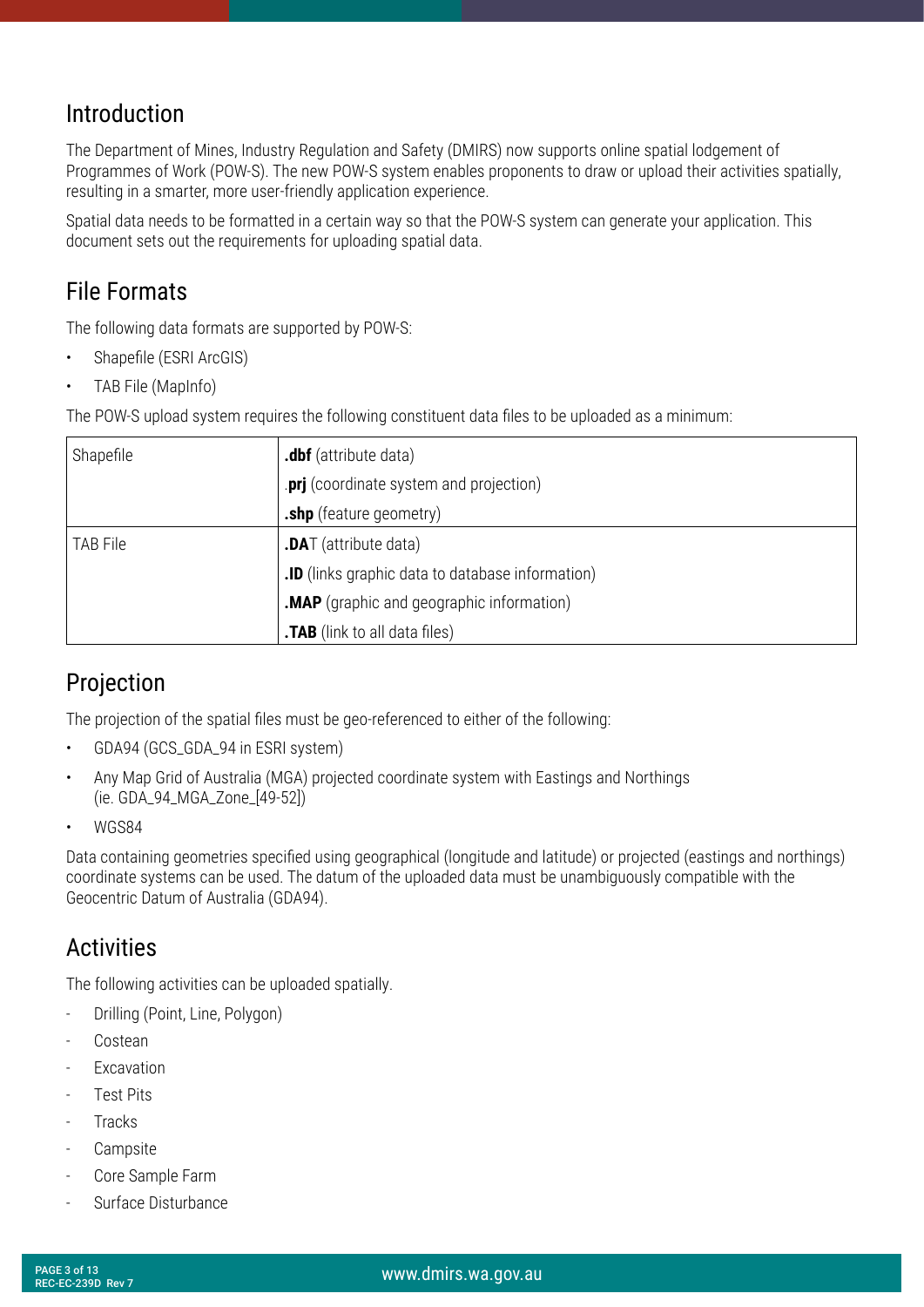<span id="page-3-0"></span>Proponents will be required to provide spatial files that contain the required table structure (fields/columns) and attribute data outlined below. The spatial upload tool will validate your data and return relevant errors if the following standards are not met.

#### Further Assistance

For further information regarding uploading, please refer to the PoW Spatial Help website, which is accessible from the upload dialog box.



Enquiries can also be sent to PoWSpatial@dmirs.wa.gov.au.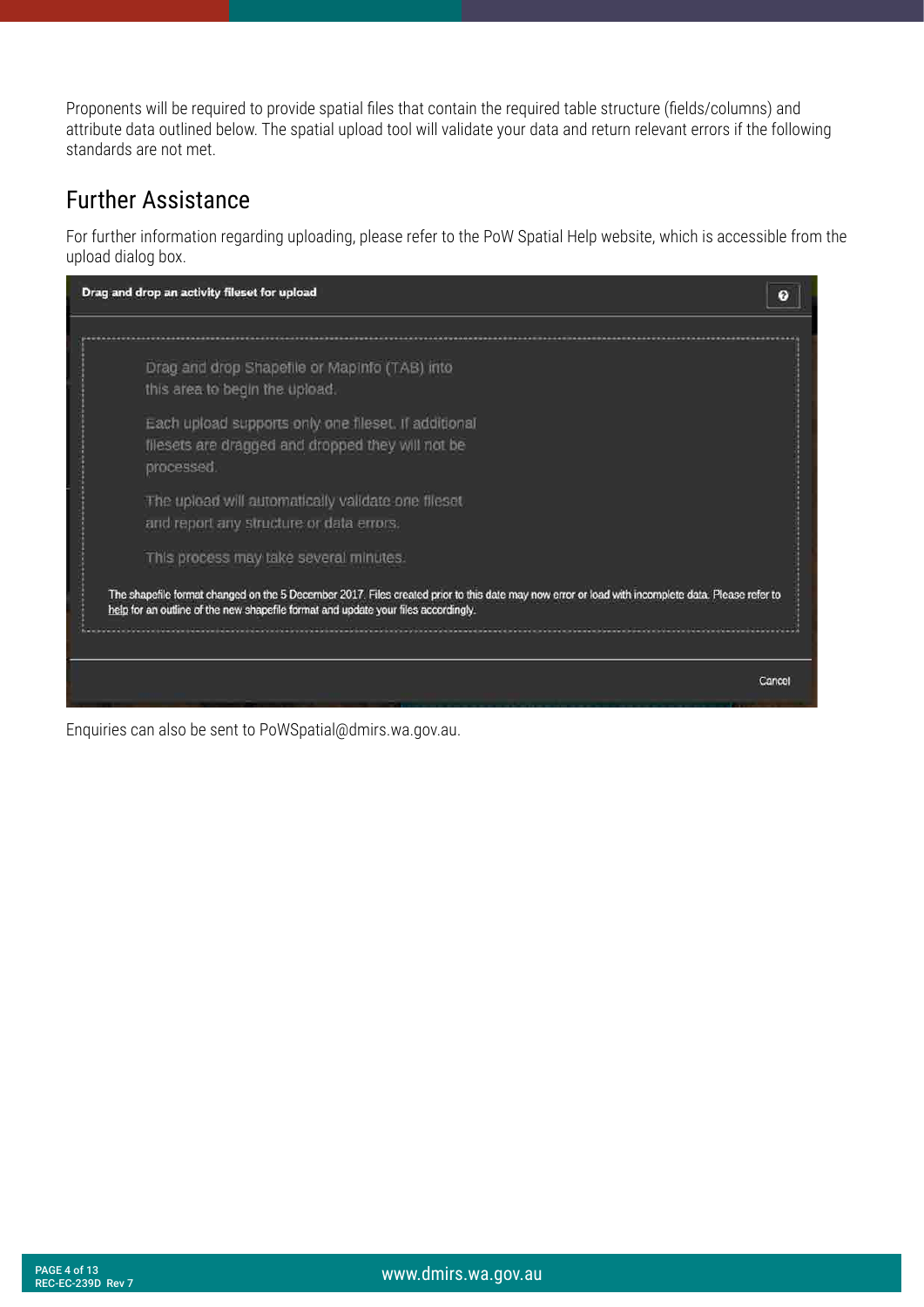#### <span id="page-4-0"></span>Drill Points

| POW Activity Type | DRILLING                          |
|-------------------|-----------------------------------|
| Geometry Type     | Point                             |
| Description       | A single drill hole point and pad |

| <b>Field Name</b> | <b>Field Name</b>               | <b>ESRI Shapefile</b> |              | <b>MapInfo TAB File</b> |                           | <b>Values</b>                                                                                                                                                                                                 | Required                        |
|-------------------|---------------------------------|-----------------------|--------------|-------------------------|---------------------------|---------------------------------------------------------------------------------------------------------------------------------------------------------------------------------------------------------------|---------------------------------|
|                   | <b>Description</b>              | <b>Field Type</b>     | Length       | <b>Field Type</b>       | Length                    |                                                                                                                                                                                                               |                                 |
| <b>NAME</b>       |                                 | Text                  | 300          | Character               | 254                       |                                                                                                                                                                                                               | Optional                        |
| <b>TARGET</b>     |                                 | Text                  | 20           | Character               | $\overline{7}$            | Mineral<br>Water                                                                                                                                                                                              | Yes                             |
| DRILL_TYPE        |                                 | Text                  | 20           | Character               | 20                        | RC<br>$\bullet$<br>Auger<br>$\bullet$<br>AirCore<br>Diamond<br>$\bullet$<br>$\bullet$<br><b>RAB</b><br>RotaryMud<br>$\bullet$<br>$\bullet$<br>Other<br>Vacuum<br>$\bullet$<br>$\bullet$<br>Sonic<br>$\bullet$ | Yes                             |
| DT_OTHER          | Drill Type Other                | Text                  | 50           | Character               | 50                        |                                                                                                                                                                                                               | Only if DRILL_<br>TYPE = Other  |
| <b>DEPTH</b>      | Maximum Hole<br>Depth (m)       | Double                | 9999.99      | Decimal                 | 9999.99                   | $\leq 9,999$ m                                                                                                                                                                                                | Yes                             |
| PAD_COUNT         |                                 | Short Integer         | $\mathbf{1}$ | Integer                 | $\mathbf{1}$              | 0(No)<br>1(Yes)                                                                                                                                                                                               | Yes                             |
| PAD_L             | Pad Length (m)                  | Double                | 99.99        | Decimal                 | 99.99                     | $\leq 99m$                                                                                                                                                                                                    | Yes<br>Must be 0m if<br>no pads |
| PAD_W             | Pad Width (m)                   | Double                | 99.99        | Decimal                 | 99.99                     | $\leq 99m$<br>Must be 0m if no pads                                                                                                                                                                           | Yes                             |
| <b>INFILL</b>     | Infill / Resource<br>Definition | Short Integer         | 1            | Integer                 | $\mathbf{1}$              | 0(No)<br>1(Yes)                                                                                                                                                                                               | Yes                             |
| GW                | Groundwater                     | Short Integer         | 1            | Integer                 | $\mathbf{1}$              | 0(No)<br>1(Yes)                                                                                                                                                                                               | Yes                             |
| <b>SUMP</b>       |                                 | Short Integer         | 1            | Integer                 | $\ensuremath{\mathsf{1}}$ | 0(No)<br>1(Yes)                                                                                                                                                                                               | Yes                             |
| SUMP_L            | Sump Length<br>(m)              | Double                | 99.99        | Decimal                 | 99.99                     | $>0\mathrm{m}$<br>$\leq 99m$                                                                                                                                                                                  | Only if SUMP<br>$= 1$           |
| SUMP_W            | Sump Width (m)                  | Double                | 99.99        | Decimal                 | 99.99                     | $>0\mathrm{m}$<br>$\leq 99m$                                                                                                                                                                                  | Only if SUMP<br>$= 1$           |
| SUMP_D            | Sump Depth (m)                  | Double                | 99.99        | Decimal                 | 99.99                     | >0 <sub>m</sub><br>$\leq 99m$                                                                                                                                                                                 | Only if SUMP<br>$= 1$           |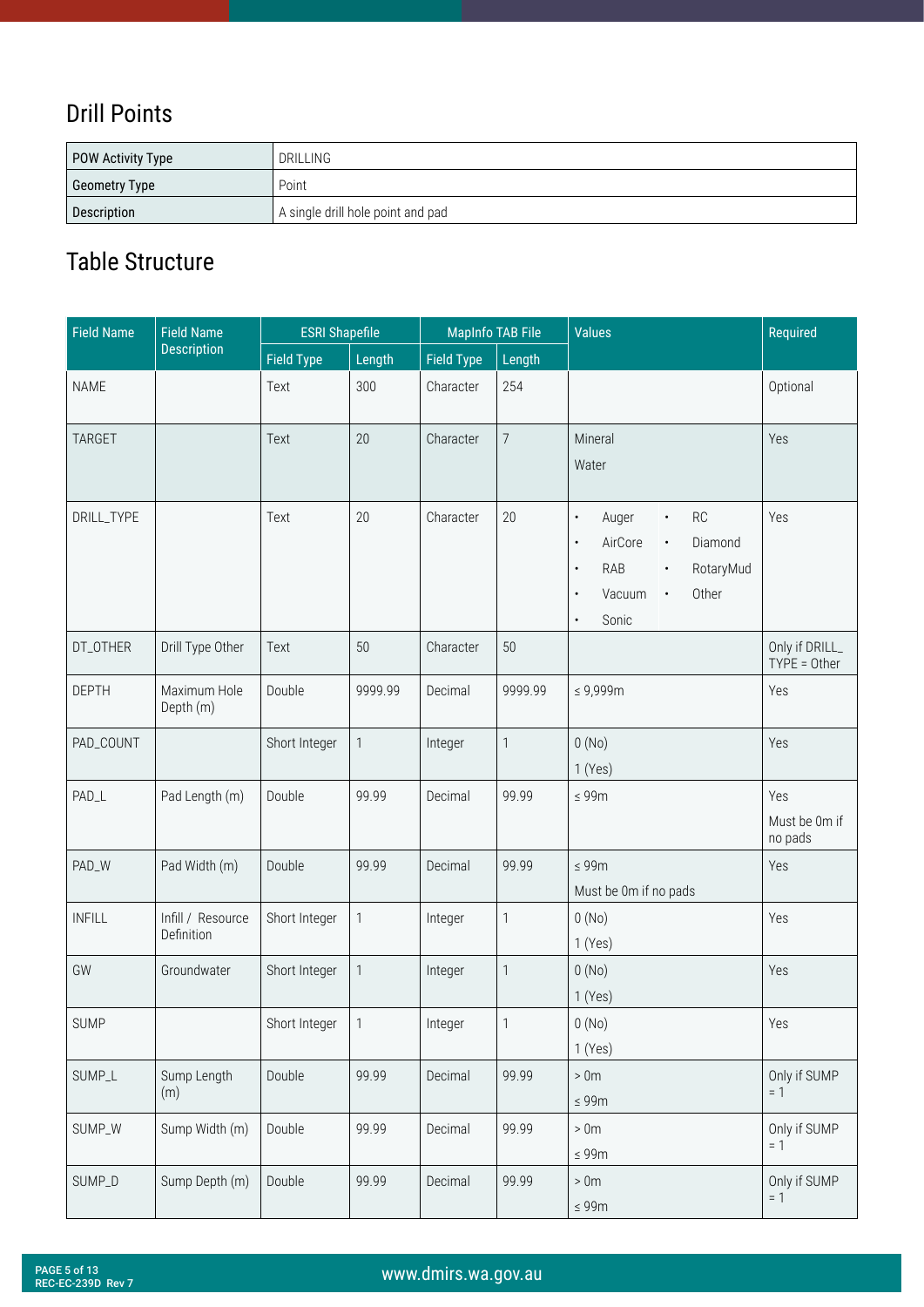<span id="page-5-0"></span>

| SUMP_INPAD      | Sump Within Pad          | Short Integer | 1        | Integer   |          | 0(No)<br>1(Yes)                   | Only if SUMP<br>$= 1$                             |
|-----------------|--------------------------|---------------|----------|-----------|----------|-----------------------------------|---------------------------------------------------|
| CUT_FILL        | Cut Fill Pads            | Short Integer |          | Integer   |          | 0(No)<br>1(Yes)                   | Yes                                               |
| CF_SLOPE        | Cut Fill Slope           | Double        | 99.99    | Decimal   | 99.99    | $\leq 89$                         | Only if CUT_<br>$FILL = 1$                        |
| CF_BD           | Cut Fill Bulk<br>Density | Double        | 99.99    | Decimal   | 99.99    | > 0<br>$\leq 9$                   | Only if CUT_<br>$FILL = 1$                        |
| <b>COMMENTS</b> |                          | Text          | 500      | Character | 254      |                                   | Optional                                          |
| USER_TON        | User Tonnes              | Double        | 99999.99 | Decimal   | 99999.99 | ≤ 99,999t                         | Optional                                          |
| USER_TON_R      | User Tonnes<br>Reason    | Text          | 500      | Character | 254      |                                   | Only if<br>USER_TON<br>field present<br>and $> 0$ |
| BUFFER_M        | <b>Buffer Meters</b>     | Long Integer  | 999999   | Integer   | 999999   | Default to 20m if field is absent | Optional                                          |

#### Drill Line

| POW Activity Type | <b>DRILLING</b>                             |
|-------------------|---------------------------------------------|
| Geometry Type     | ∟ine⊹                                       |
| Description       | One or more drill holes along a drill line. |

| <b>Field Name</b> | <b>Field Name</b>         | <b>ESRI Shapefile</b> |          | <b>MapInfo TAB File</b> |                | Values                                                                                                                                                                                                 | Required                         |
|-------------------|---------------------------|-----------------------|----------|-------------------------|----------------|--------------------------------------------------------------------------------------------------------------------------------------------------------------------------------------------------------|----------------------------------|
|                   | Description               | Field Type            | Length   | Field Type              | Length         |                                                                                                                                                                                                        |                                  |
| <b>NAME</b>       |                           | Text                  | 300      | Character               | 254            |                                                                                                                                                                                                        | Optional                         |
| TARGET            |                           | Text                  | 20       | Character               | $\overline{7}$ | Mineral<br>$\bullet$<br>Water<br>$\bullet$                                                                                                                                                             | Yes                              |
| DRILL_TYPE        |                           | Text                  | 20       | Character               | 20             | RC<br>Auger<br>$\bullet$<br>$\bullet$<br>AirCore<br>Diamond<br>$\bullet$<br>$\bullet$<br>RAB<br>RotaryMud<br>$\bullet$<br>$\bullet$<br>Other<br>Vacuum<br>$\bullet$<br>$\bullet$<br>Sonic<br>$\bullet$ | Yes                              |
| DT_OTHER          | Drill Type Other          | Text                  | 50       | Character               | 50             | Explain drilling methods                                                                                                                                                                               | Only if DRILL_<br>$TYPE = Other$ |
| HOLE_COUNT        |                           | Long Integer          | 99999    | Integer                 | 99999          | > 0                                                                                                                                                                                                    | <b>Yes</b>                       |
| <b>DEPTH</b>      | Maximum Hole<br>Depth (m) | Double                | 9999.99  | Decimal                 | 9999.99        | >0 <sub>m</sub><br>$\leq 9,999$ m                                                                                                                                                                      | Yes                              |
| TRACK_L           | Track Length              | Double                | 99999.99 | Decimal                 | 99999.99       | ≤ 999,999m                                                                                                                                                                                             | Optional                         |
| TRACK_W           | Track Width               | Double                | 99.99    | Decimal                 | 99.99          | $\leq 99m$                                                                                                                                                                                             | Only if TRACK_L<br>$>0$          |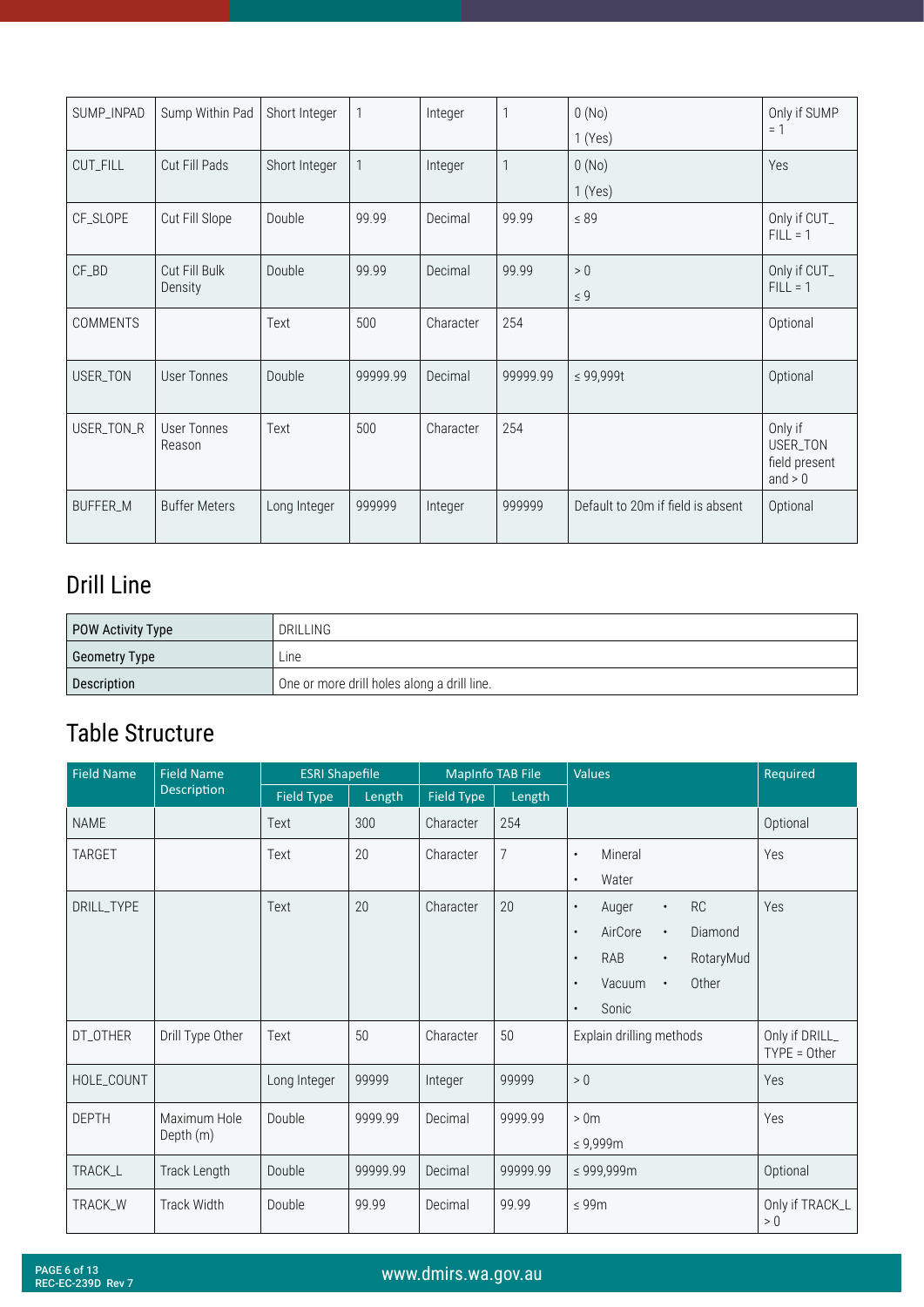| PAD_COUNT       |                                 | Long Integer  | 999999       | Integer          | 999999   | $0 = no$ pads                       | Yes                                            |
|-----------------|---------------------------------|---------------|--------------|------------------|----------|-------------------------------------|------------------------------------------------|
| PAD_L           | Pad Length (m)                  | Double        | 99.99        | Decimal          | 99.99    | $\leq 99m$<br>Must be 0m if no pads | Yes                                            |
| PAD_W           | Pad Width (m)                   | Double        | 99.99        | Decimal          | 99.99    | $\leq 99m$<br>Must be 0m if no pads | Yes                                            |
| <b>INFILL</b>   | Infill / Resource<br>Definition | Short Integer | $\mathbf{1}$ | Small<br>Integer | 1        | 0(No)<br>1(Yes)                     | Yes                                            |
| MIN_SPAC        | Minimum<br>Spacing (m)          | Double        | 9999.99      | Decimal          | 9999.99  | >0 <sub>m</sub>                     | Yes                                            |
| GW              | Groundwater                     | Short Integer | 1            | Small<br>Integer | 1        | 0(No)<br>1(Yes)                     | Yes                                            |
| <b>SUMP</b>     |                                 | Short Integer | $\mathbf{1}$ | Small<br>Integer | 1        | 0(No)<br>1(Yes)                     | Yes                                            |
| SUMP_<br>COUNT  |                                 | Long Integer  | 999999       | Integer          | 999999   |                                     | Only if SUMP<br>$= 1$                          |
| SUMP_L          | Sump Length (m)                 | Double        | 99.99        | Decimal          | 99.99    | $\leq 99m$                          | Only if SUMP<br>$= 1$                          |
| SUMP_W          | Sump Width (m)                  | Double        | 99.99        | Decimal          | 99.99    | $\leq 99m$                          | Only if SUMP<br>$= 1$                          |
| SUMP_D          | Sump Depth (m)                  | Double        | 99.99        | Decimal          | 99.99    | $\leq 99m$                          | Only if SUMP<br>$= 1$                          |
| SUMP_INPAD      | Sump Within Pad                 | Short Integer | 1            | Small<br>Integer | 1        | 0(No)<br>1(Yes)                     | Only if SUMP<br>$= 1$                          |
| CUT_FILL        | Cut Fill Pads                   | Short Integer | $\mathbf{1}$ | Small<br>Integer | 1        | 0(No)<br>1(Yes)                     | Yes                                            |
| CF_COUNT        | Number Cut Fill<br>Pads         | Long Integer  | 999999       | Integer          | 999999   |                                     | Only if CUT_<br>$HLL = 1$                      |
| CF_SLOPE        | Cut Fill Slope                  | Double        | 99.99        | Decimal          | 99.99    | $\leq 89$                           | Only if CUT_<br>$FILL = 1$                     |
| CF_BD           | Cut Fill Bulk<br>Density        | Double        | 9.99         | Decimal          | 9.99     | $>0$<br>$\leq 9$                    | Only if CUT_<br>$FILL = 1$                     |
| <b>COMMENTS</b> |                                 | Text          | 500          | Character        | 254      |                                     | Optional                                       |
| USER_TON        | <b>User Tonnes</b>              | Double        | 99999.99     | Decimal          | 99999.99 | $\leq 99,999$ t                     | Optional                                       |
| USER_TON_R      | <b>User Tonnes</b><br>Reason    | Text          | 500          | Character        | 254      |                                     | Only if<br>USER_TON field<br>present and $> 0$ |
| BUFFER_M        | <b>Buffer Meters</b>            | Long Integer  | 999999       | Integer          | 999999   | Default to 20m if field absent      | Optional                                       |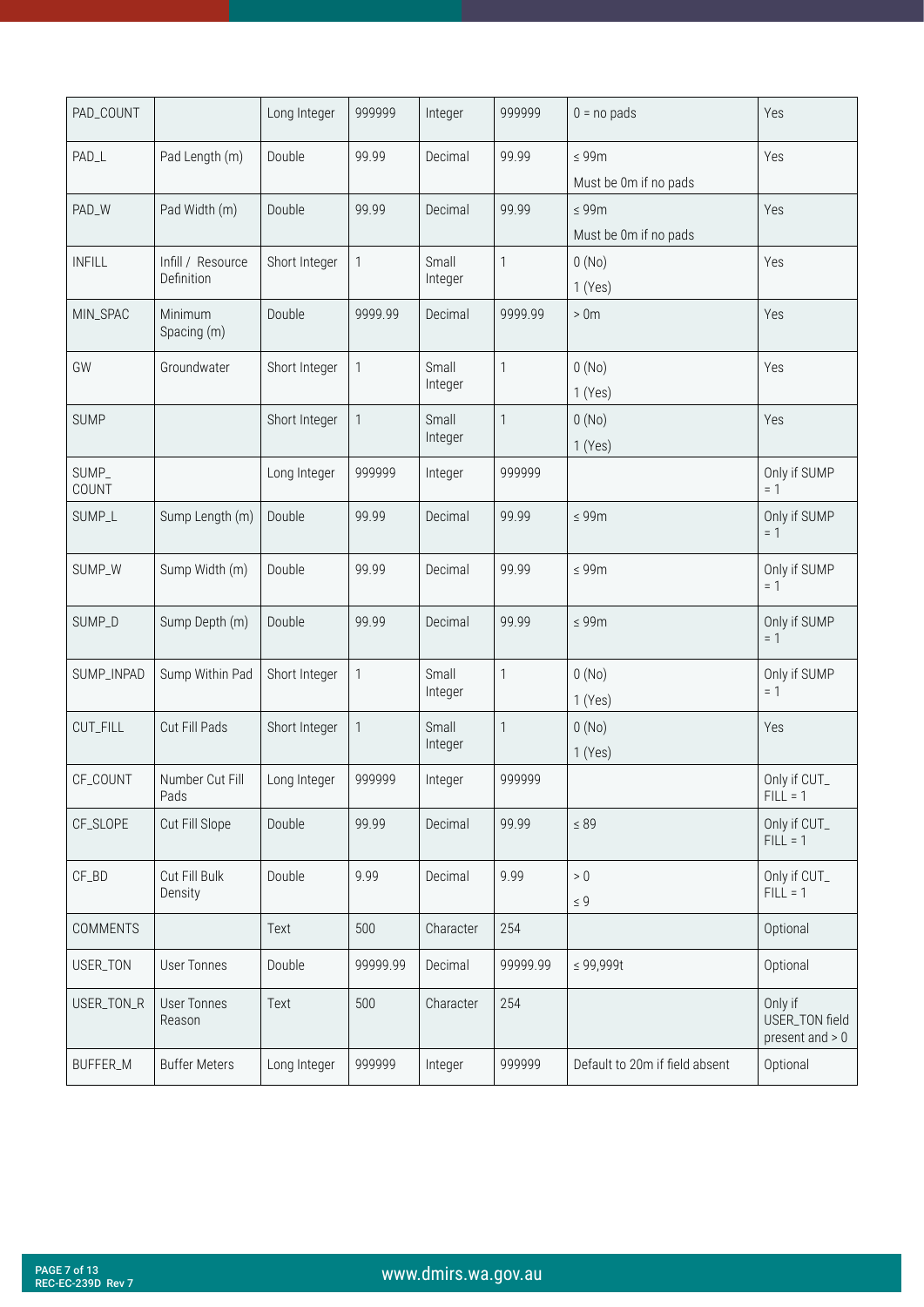## <span id="page-7-0"></span>Drill Polygon

| POW Activity Type | <b>DRILLING</b>                             |
|-------------------|---------------------------------------------|
| Geometry Type     | Polygon                                     |
| Description       | One or more drill holes in a drilling area. |

| <b>Field Name</b> | <b>Field Name</b>               |                   | <b>ESRI Shapefile</b><br><b>MapInfo TAB File</b> |                   | <b>Values</b>  | Required                                                                                                                                                                                                             |                                  |
|-------------------|---------------------------------|-------------------|--------------------------------------------------|-------------------|----------------|----------------------------------------------------------------------------------------------------------------------------------------------------------------------------------------------------------------------|----------------------------------|
|                   | <b>Description</b>              | <b>Field Type</b> | Length                                           | <b>Field Type</b> | Length         |                                                                                                                                                                                                                      |                                  |
| <b>NAME</b>       |                                 | Text              | 300                                              | Character         | 254            |                                                                                                                                                                                                                      | Optional                         |
| <b>TARGET</b>     |                                 | Text              | 20                                               | Character         | $\overline{7}$ | Mineral<br>$\bullet$<br>Water<br>$\bullet$                                                                                                                                                                           | Yes                              |
| DRILL_TYPE        |                                 | Text              | 20                                               | Character         | 20             | <b>RC</b><br>Auger<br>$\bullet$<br>$\bullet$<br>AirCore<br>Diamond<br>$\bullet$<br>$\bullet$<br><b>RAB</b><br>RotaryMud<br>$\bullet$<br>$\bullet$<br>Vacuum<br>Other<br>$\bullet$<br>$\bullet$<br>Sonic<br>$\bullet$ | Yes                              |
| DT_OTHER          | Drill Type Other                | Text              | 50                                               | Character         | 50             | Explain drilling methods                                                                                                                                                                                             | Only if DRILL_<br>$TYPE = Other$ |
| HOLE_<br>COUNT    |                                 | Long Integer      | 99999                                            | Integer           | 99999          | $> 0$                                                                                                                                                                                                                | Yes                              |
| <b>DEPTH</b>      | Maximum Hole<br>Depth (m)       | Double            | 9999.99                                          | Decimal           | 9999.99        | >0 <sub>m</sub><br>$\leq 9,999$ m                                                                                                                                                                                    | Yes                              |
| TRACK_L           | Track Length                    | Double            | 99999.99                                         | Decimal           | 99999.99       | ≤ 999,999m                                                                                                                                                                                                           | Optional                         |
| TRACK_W           | <b>Track Width</b>              | Double            | 99.99                                            | Decimal           | 99.99          | $\leq 99m$                                                                                                                                                                                                           | Only if<br>$TRACK_L > 0$         |
| PAD_COUNT         |                                 | Long Integer      | 999999                                           | Integer           | 999999         | $0 = no$ pads                                                                                                                                                                                                        | Yes                              |
| PAD_L             | Pad Length (m)                  | Double            | 99.99                                            | Decimal           | 99.99          | $\leq 99m$<br>Must be 0m if no pads                                                                                                                                                                                  | Yes                              |
| PAD_W             | Pad Width (m)                   | Double            | 99.99                                            | Decimal           | 99.99          | $\leq 99m$<br>Must be 0m if no pads                                                                                                                                                                                  | Yes                              |
| <b>INFILL</b>     | Infill / Resource<br>Definition | Short Integer     | $\mathbf{1}$                                     | Small<br>Integer  | $\mathbf{1}$   | 0(No)<br>1(Yes)                                                                                                                                                                                                      | Yes                              |
| MIN_SPAC          | Minimum<br>Spacing (m)          | Double            | 9999.99                                          | Decimal           | 9999.99        | $>0m$                                                                                                                                                                                                                | Yes                              |
| GW                | Groundwater                     | Short Integer     | $\mathbf{1}$                                     | Small<br>Integer  | $\mathbf{1}$   | 0(No)<br>1(Yes)                                                                                                                                                                                                      | Yes                              |
| <b>SUMP</b>       |                                 | Short Integer     | $\mathbf{1}$                                     | Small<br>Integer  | $\mathbf{1}$   | 0(No)<br>1(Yes)                                                                                                                                                                                                      | Yes                              |
| SUMP_<br>COUNT    |                                 | Long Integer      | 999999                                           | Integer           | 999999         |                                                                                                                                                                                                                      | Only if SUMP<br>$= 1$            |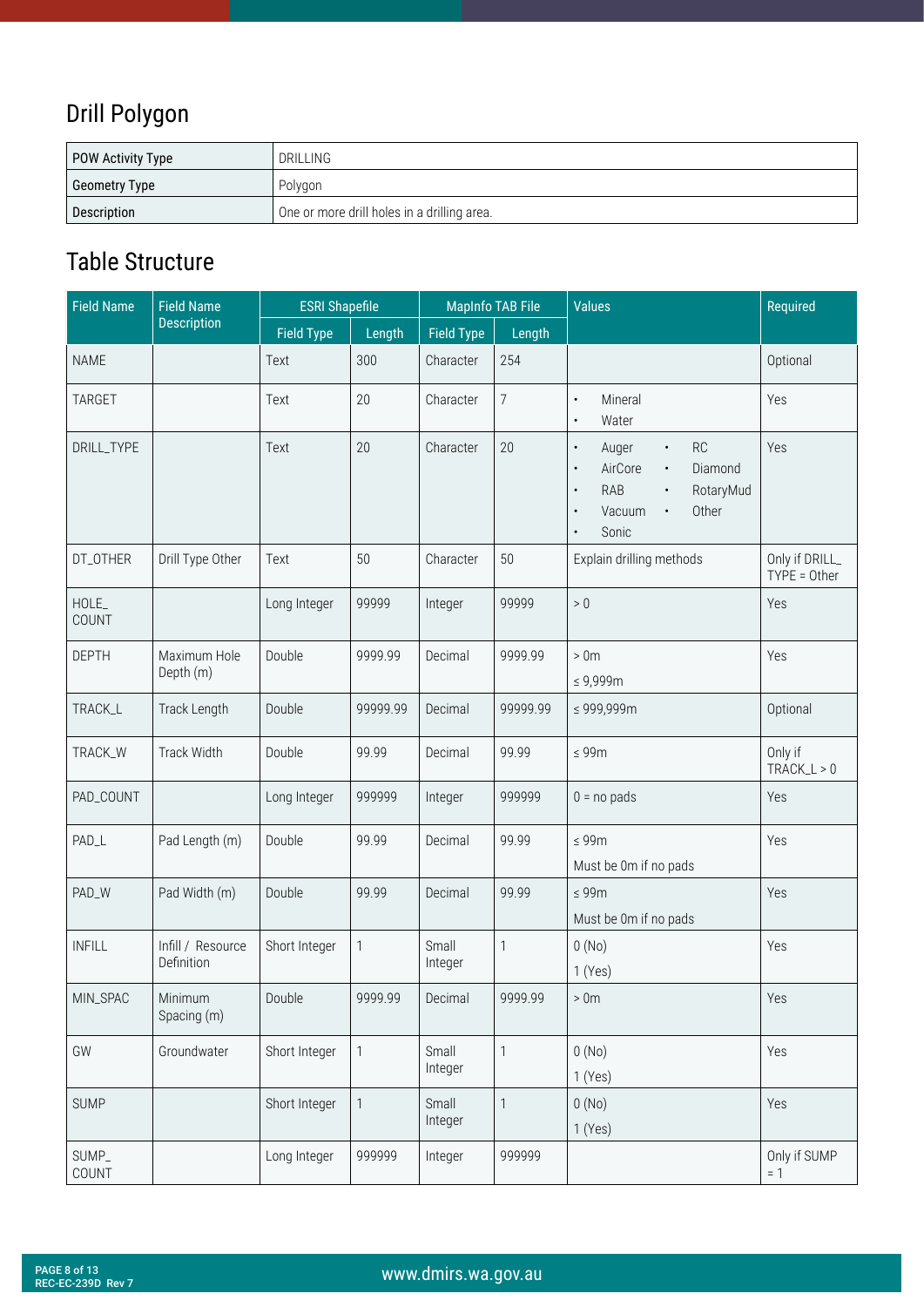<span id="page-8-0"></span>

| SUMP_L          | Sump Length (m)              | Double        | 99.99        | Decimal          | 99.99        | $\leq 99m$                    | Only if SUMP<br>$= 1$                           |
|-----------------|------------------------------|---------------|--------------|------------------|--------------|-------------------------------|-------------------------------------------------|
| SUMP_W          | Sump Width (m)               | Double        | 99.99        | Decimal          | 99.99        | $\leq 99m$                    | Only if SUMP<br>$= 1$                           |
| SUMP_D          | Sump Depth (m)               | Double        | 99.99        | Decimal          | 99.99        | $\leq 99m$                    | Only if SUMP<br>$= 1$                           |
| SUMP_INPAD      | Sump Within Pad              | Short Integer | 1            | Small<br>Integer | $\mathbf{1}$ | 0(No)<br>1(Yes)               | Only if SUMP<br>$= 1$                           |
| CUT_FILL        | Cut Fill Pads                | Short Integer | $\mathbf{1}$ | Small<br>Integer | $\mathbf{1}$ | 0(No)<br>1(Yes)               | Yes                                             |
| CF_COUNT        | Number Cut Fill<br>Pads      | Long Integer  | 999999       | Integer          | 999999       |                               | Only if CUT_<br>$FILL = 1$                      |
| CF_SLOPE        | Cut Fill Slope               | Double        | 99.99        | Decimal          | 99.99        | $\leq 89$                     | Only if CUT_<br>$FILL = 1$                      |
| CF_BD           | Cut Fill Bulk<br>Density     | Double        | 99.99        | Decimal          | 99.99        | $>0$<br>$\leq 9$              | Only if CUT_<br>$FILL = 1$                      |
| <b>COMMENTS</b> |                              | Text          | 500          | Character        | 254          |                               | Optional                                        |
| USER_TON        | <b>User Tonnes</b>           | Double        | 99999.99     | Decimal          | 99999.99     | $\leq 99,999t$                | Optional                                        |
| USER_TON_R      | <b>User Tonnes</b><br>Reason | Text          | 500          | Character        | 254          |                               | Only if USER_<br>TON field<br>present and $> 0$ |
| <b>BUFFER_M</b> | <b>Buffer Meters</b>         | Long Integer  | 999999       | Integer          | 999999       | Default to 0m if field absent | Optional                                        |

## Costean

| POW Activity Type | COSTEAN                                   |
|-------------------|-------------------------------------------|
| Geometry Type     | ∟ine                                      |
| Description       | A line representing an excavation costean |

| <b>Field Name</b> | <b>Field Name</b>   | <b>ESRI Shapefile</b> |        | <b>MapInfo TAB File</b> |        | <b>Values</b>                     | Required   |
|-------------------|---------------------|-----------------------|--------|-------------------------|--------|-----------------------------------|------------|
|                   | <b>Description</b>  | <b>Field Type</b>     | Length | <b>Field Type</b>       | Length |                                   |            |
| <b>NAME</b>       |                     | Text                  | 300    | Character               | 254    |                                   | Optional   |
| <b>WIDTH</b>      |                     | Double                | 99.99  | Decimal                 | 99.99  | >0 <sub>m</sub><br>$\leq 99m$     | Yes        |
| <b>DEPTH</b>      |                     | Double                | 99.99  | Decimal                 | 99.99  | >0 <sub>m</sub><br>$\leq 9,999$ m | Yes        |
| <b>BD</b>         | <b>Bulk Density</b> | Double                | 9.99   | Decimal                 | 9.99   | > 0<br>$\leq 9$                   | <b>Yes</b> |
| <b>COMMENTS</b>   |                     | Text                  | 500    | Character               | 254    |                                   | Optional   |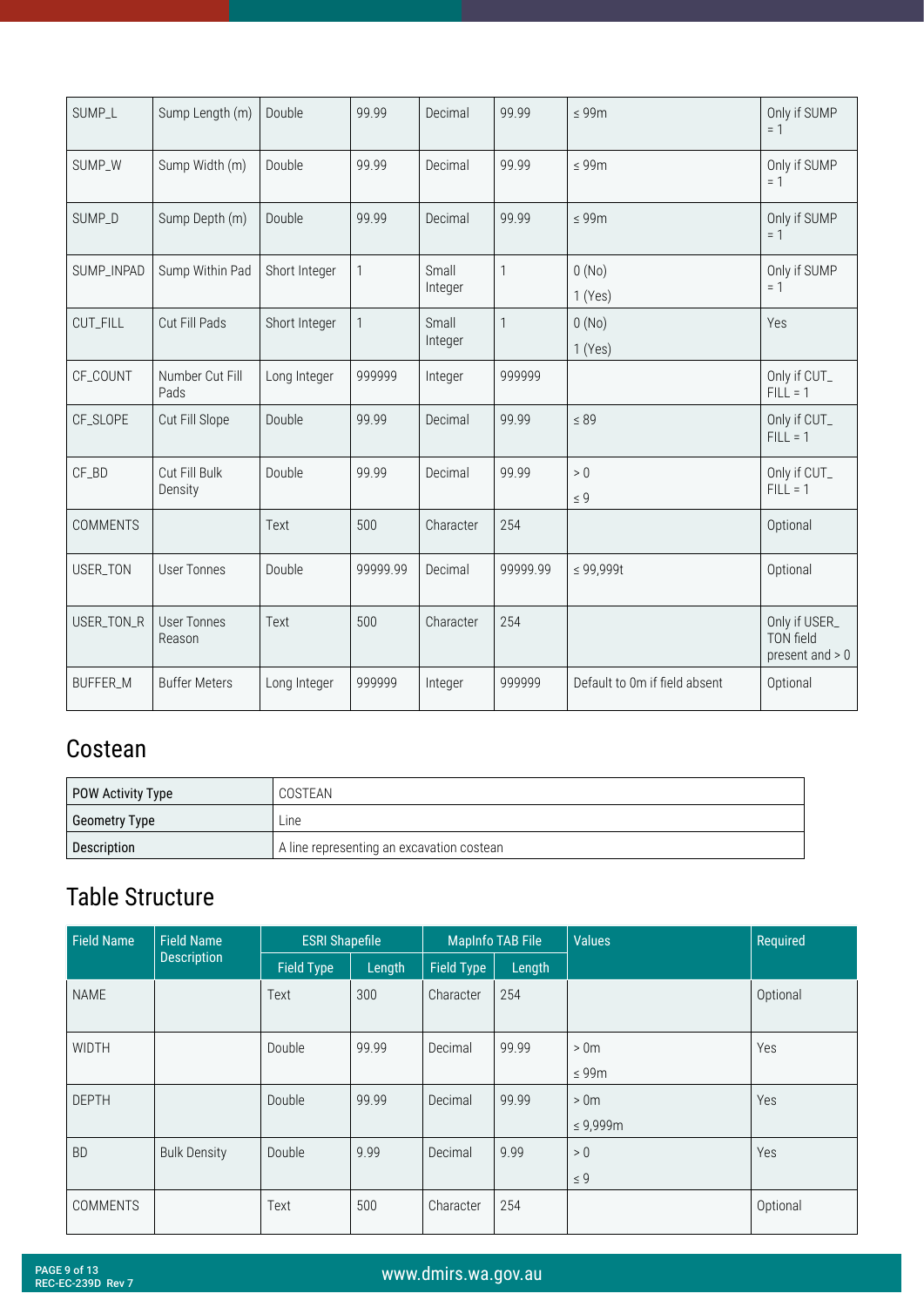<span id="page-9-0"></span>

| USER TON   | User Tonnes           | Double       | 99999.99 | Decimal   | 99999.99 | $\leq$ 99.999t                 | Optional                                        |
|------------|-----------------------|--------------|----------|-----------|----------|--------------------------------|-------------------------------------------------|
| USER_TON_R | User Tonnes<br>Reason | Text         | 500      | Character | 254      |                                | Only if USER_<br>TON field present<br>and $> 0$ |
| BUFFER M   | <b>Buffer Meters</b>  | Long Integer | 999999   | Integer   | 999999   | Default to 20m if field absent | Optional                                        |

#### Excavation

| POW Activity Type | EXCAVATION                                |
|-------------------|-------------------------------------------|
| Geometry Type     | Polygon                                   |
| Description       | A polygon area representing an excavation |

| <b>Field Name</b> | <b>Field Name</b>            |                   | <b>ESRI Shapefile</b> |                   | <b>MapInfo TAB File</b> | <b>Values</b>                                                                                                                                                                             | Required                                          |
|-------------------|------------------------------|-------------------|-----------------------|-------------------|-------------------------|-------------------------------------------------------------------------------------------------------------------------------------------------------------------------------------------|---------------------------------------------------|
|                   | <b>Description</b>           | <b>Field Type</b> | Length                | <b>Field Type</b> | Length                  |                                                                                                                                                                                           |                                                   |
| <b>NAME</b>       |                              | Text              | 300                   | Character         | 254                     |                                                                                                                                                                                           | Optional                                          |
| DIST_TYPE         | Disturbance<br>Type          | Text              | 20                    | Character         | 20                      | SmallShaft<br>BulkSampling .<br>$\bullet$<br><b>TestPits</b><br>DisposalPit<br>$\bullet$<br>$\bullet$<br><b>BorrowPit</b><br>Other<br>$\bullet$<br>$\bullet$<br>ScrapeDetect<br>$\bullet$ | Yes                                               |
| DIST_TYPEO        | Disturbance<br>Type Other    | Text              | 300                   | Character         | 254                     | Explain disturbance type                                                                                                                                                                  | Only if<br>DIST_TYPE<br>= 'Other'                 |
| PRO_TYPE          | Processing<br>Type           | Text              | 20                    | Character         | 20                      | None<br>$\bullet$<br>Dryblowing<br>$\bullet$<br>Small Plant<br>$\bullet$<br>WetPlant<br>$\bullet$<br>Other                                                                                | Yes                                               |
| PRO_TYPEO         | Processing<br>Type Other     | Text              | 300                   | Character         | 254                     | Explain processing type                                                                                                                                                                   | Only if<br>$PRO$ _TYPE =<br>'Other'               |
| <b>DEPTH</b>      |                              | Double            | 99.99                 | Decimal           | 99.99                   | >0 <sub>m</sub><br>$\leq 999m$                                                                                                                                                            | Yes                                               |
| REMOVED_TO        | Removed<br>Tonnes            | Double            | 99999.99              | Decimal           | 99999.99                | $\leq 99,999t$                                                                                                                                                                            | Optional                                          |
| <b>BD</b>         | <b>Bulk Density</b>          | Double            | 9.99                  | Decimal           | 9.99                    | $> 0$                                                                                                                                                                                     | Yes                                               |
|                   |                              |                   |                       |                   |                         | $\leq 9$                                                                                                                                                                                  |                                                   |
| <b>COMMENTS</b>   |                              | Text              | 500                   | Character         | 254                     |                                                                                                                                                                                           | Optional                                          |
| USER_TON          | <b>User Tonnes</b>           | Double            | 99999.99              | Decimal           | 99999.99                | ≤ 99,999t                                                                                                                                                                                 | Optional                                          |
| USER_TON_R        | <b>User Tonnes</b><br>Reason | Text              | 500                   | Character         | 254                     |                                                                                                                                                                                           | Only if<br>USER_TON<br>field present<br>and $> 0$ |
| <b>BUFFER M</b>   | <b>Buffer Meters</b>         | Long Integer      | 999999                | Integer           | 999999                  | Default to 50m if field absent                                                                                                                                                            | Optional                                          |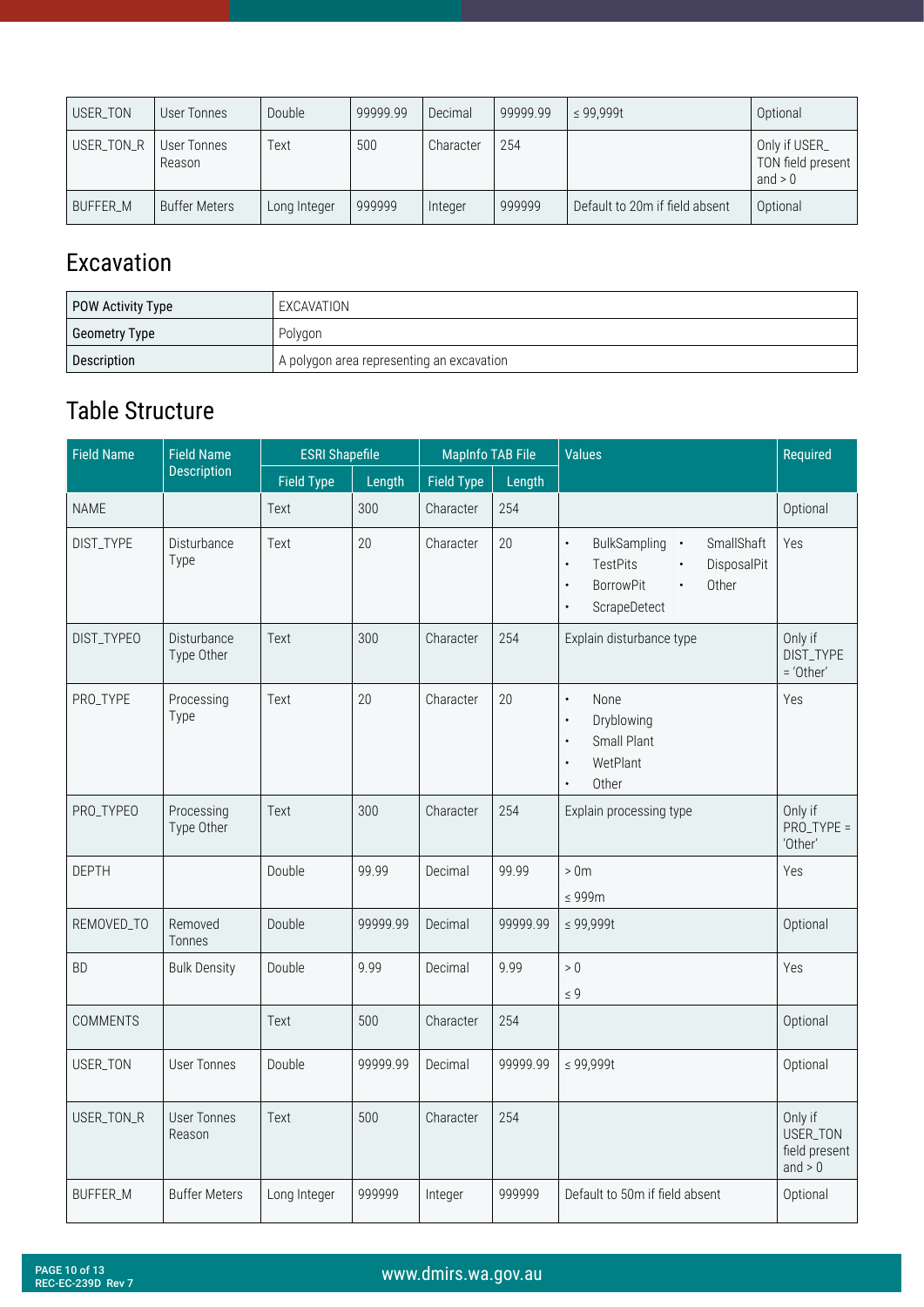## <span id="page-10-0"></span>Test Pits

| POW Activity Type | TEST PIT                         |
|-------------------|----------------------------------|
| Geometry Type     | Polygon                          |
| Description       | One or more test pits in an area |

| <b>Field Name</b> | <b>Field Name</b><br><b>ESRI Shapefile</b> |                   | <b>MapInfo TAB File</b> |                   | <b>Values</b> | Required                      |                                                 |
|-------------------|--------------------------------------------|-------------------|-------------------------|-------------------|---------------|-------------------------------|-------------------------------------------------|
|                   | <b>Description</b>                         | <b>Field Type</b> | Length                  | <b>Field Type</b> | Length        |                               |                                                 |
| <b>NAME</b>       |                                            | Text              | 300                     | Character         | 254           |                               | Optional                                        |
| COUNT             |                                            | Long Integer      | 99999                   | Integer           | 99999         | $>0\,$                        | Yes                                             |
| <b>WIDTH</b>      |                                            | Double            | 99.99                   | Decimal           | 99.99         | >0 <sub>m</sub><br>$\leq 99m$ | Yes                                             |
| LENGTH            |                                            | Double            | 99.99                   | Decimal           | 99.99         | >0 <sub>m</sub><br>$\leq 99m$ | Yes                                             |
| <b>DEPTH</b>      |                                            | Double            | 999.99                  | Decimal           | 999.99        | >0 <sub>m</sub><br>$\leq 99m$ | Yes                                             |
| <b>BD</b>         | <b>Bulk Density</b>                        | Double            | 9.99                    | Decimal           | 9.99          | $>0\,$<br>$\leq 9$            | Yes                                             |
| MIN_SPAC          | Minimum<br>Spacing (m)                     | Double            | 9999.99                 | Decimal           | 9999.99       | >0 <sub>m</sub>               | Yes                                             |
| TRACK_L           | Track Length                               | Double            | 99999.99                | Decimal           | 99999.99      | ≤ 99,999m                     | Optional                                        |
| TRACK_W           | Track Width                                | Double            | 99.99                   | Decimal           | 99.99         | $\leq 99m$                    | Only if TRACK_L<br>$>0$                         |
| CUT_FILL_T        | Cut Fill Tracks                            | Short Integer     | 1                       | Small<br>Integer  | $\mathbf{1}$  | 0(No)<br>1(Yes)               | Yes                                             |
| CFT_SLOPE         | Cut Fill Track<br>Slope                    | Double            | 99.99                   | Decimal           | 99.99         | $\leq 89$                     | Only if CUT_<br>$FILL_T = 1$                    |
| CFT_BD            | Cut Fill Track<br><b>Bulk Density</b>      | Double            | 9.99                    | Decimal           | 9.99          | $>0\,$<br>$\leq 9$            | Only if CUT_<br>$FILL_T = 1$                    |
| REMOVED_TO        | Removed<br>lonnes                          | Double            | 99999.99                | Decimal           | 99999.99      | $\leq 99,999t$                | Optional                                        |
| COMMENTS          |                                            | Text              | 500                     | Character         | 254           |                               | Optional                                        |
| USER_TON          | <b>User Tonnes</b>                         | Double            | 99999.99                | Decimal           | 99999.99      | $\leq 99,999t$                | Optional                                        |
| USER_TON_R        | <b>User Tonnes</b><br>Reason               | Text              | 500                     | Character         | 254           |                               | Only if USER_<br>TON field present<br>and $> 0$ |
| BUFFER_M          | <b>Buffer Meters</b>                       | Long Integer      | 999999                  | Integer           | 999999        | Default to 0m if field absent | Optional                                        |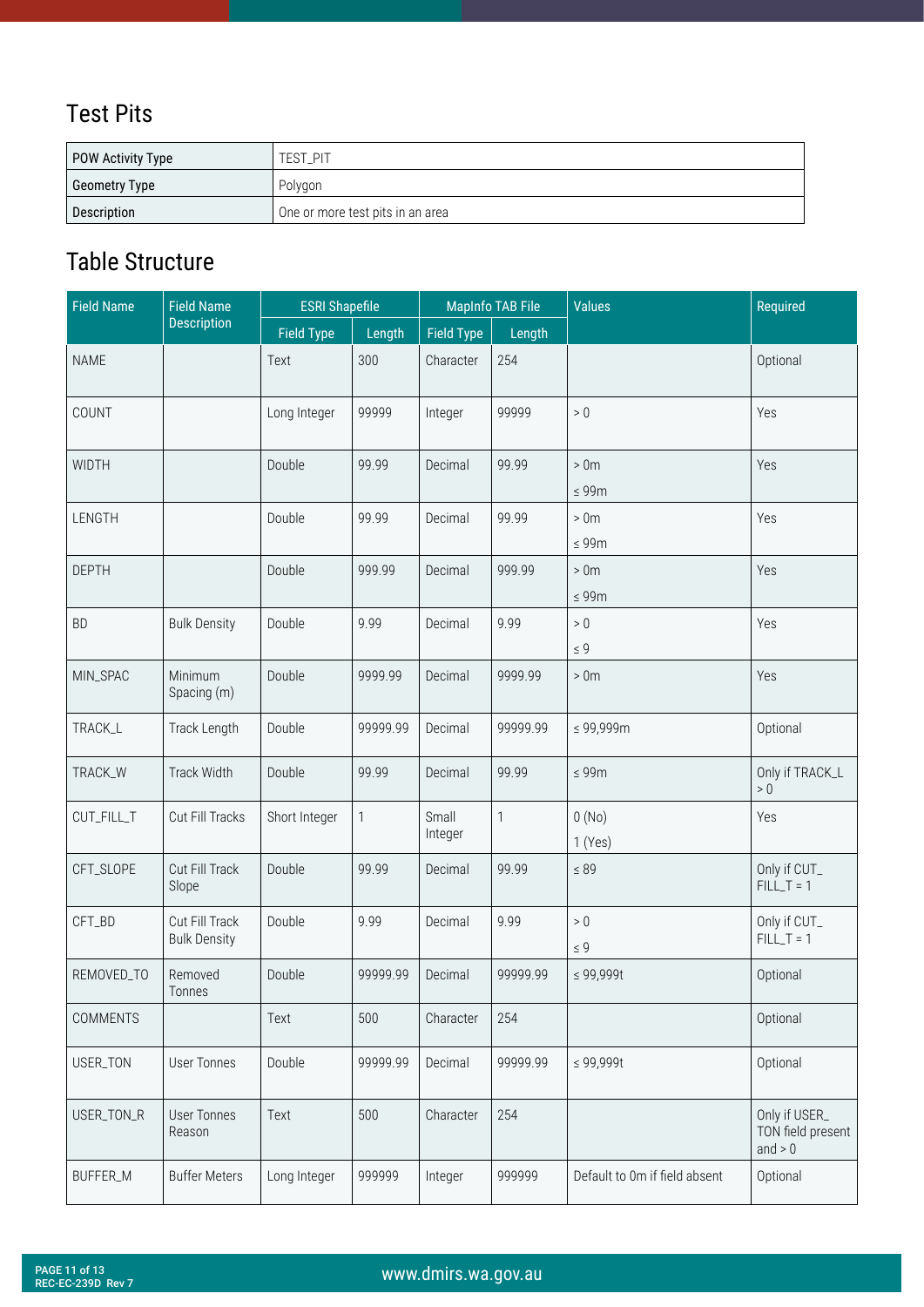#### <span id="page-11-0"></span>Track

| POW Activity Type | <b>TRACK</b>                       |  |  |  |
|-------------------|------------------------------------|--|--|--|
| Geometry Type     | Line                               |  |  |  |
| Description       | A line representing a single track |  |  |  |

| <b>Field Name</b><br><b>Field Name</b> |                          | <b>ESRI Shapefile</b> |              | <b>MapInfo TAB File</b> |                | <b>Values</b>                                                           | Required                                       |
|----------------------------------------|--------------------------|-----------------------|--------------|-------------------------|----------------|-------------------------------------------------------------------------|------------------------------------------------|
|                                        | <b>Description</b>       | Field Type            | Length       | <b>Field Type</b>       | Length         |                                                                         |                                                |
| <b>NAME</b>                            |                          | Text                  | 300          | Character               | 254            |                                                                         | Optional                                       |
| TRACK_TYPE                             |                          | Text                  | 20           | Character               | 20             | <b>New</b><br>Other<br>POW                                              | Yes                                            |
| TYPE_OTHER                             |                          | Text                  | 50           | Character               | 50             |                                                                         | Only if TRACK_<br>TYPE = 'Other'               |
| TYPE_POW                               |                          | Text                  | 50           | Character               | 50             | Give Registration ID of the POW<br>existing track was approved<br>under | Only if TRACK_<br>$TYPE = 'POW'$               |
| WIDTH                                  | Track Width              | Double                | 99.99        | Decimal                 | 99.99          | $\leq 99m$                                                              | Yes                                            |
| CUT_FILL                               | Cut Fill                 | Short Integer         | $\mathbf{1}$ | Small<br>Integer        | $\mathbf{1}$   | 0(No)<br>1(Yes)                                                         | Yes                                            |
| CF_SLOPE                               | Cut Fill Slope           | Double                | 99.99        | Decimal                 | 99.99          | $\leq 89$                                                               | Only if CUT_FILL<br>$= 1$                      |
| CF_BD                                  | Cut Fill Bulk<br>Density | Double                | 9.99         | Decimal                 | 9.99           | $>0$<br>$\leq 9$                                                        | Only if CUT_FILL<br>$= 1$                      |
| CAUSEWAY                               |                          | Short Integer         | $\mathbf{1}$ | Small<br>Integer        | $\overline{1}$ | 0(No)<br>1(Yes)                                                         | Yes                                            |
| C_HEIGHT                               | Causeway<br>Height       | Double                | 99.99        | Small<br>Integer        | $\mathbf{1}$   | >0 <sub>m</sub><br>$\leq 99m$                                           | Only if<br>CAUSEWAY = 1                        |
| <b>COMMENTS</b>                        |                          | Text                  | 500          | Character               | 254            |                                                                         | Optional                                       |
| USER_TON                               | <b>User Tonnes</b>       | Double                | 99999.99     | Decimal                 | 99999.99       | $>0t$<br>$\leq 99,999t$                                                 | Optional                                       |
| USER_TON_R                             | User Tonnes<br>Reason    | Text                  | 500          | Character               | 254            |                                                                         | Only if<br>USER_TON field<br>present and $> 0$ |
| <b>BUFFER_M</b>                        | <b>Buffer Meters</b>     | Long Integer          | 999999       | Integer                 | 999999         | Default to 20m if field absent                                          | Optional                                       |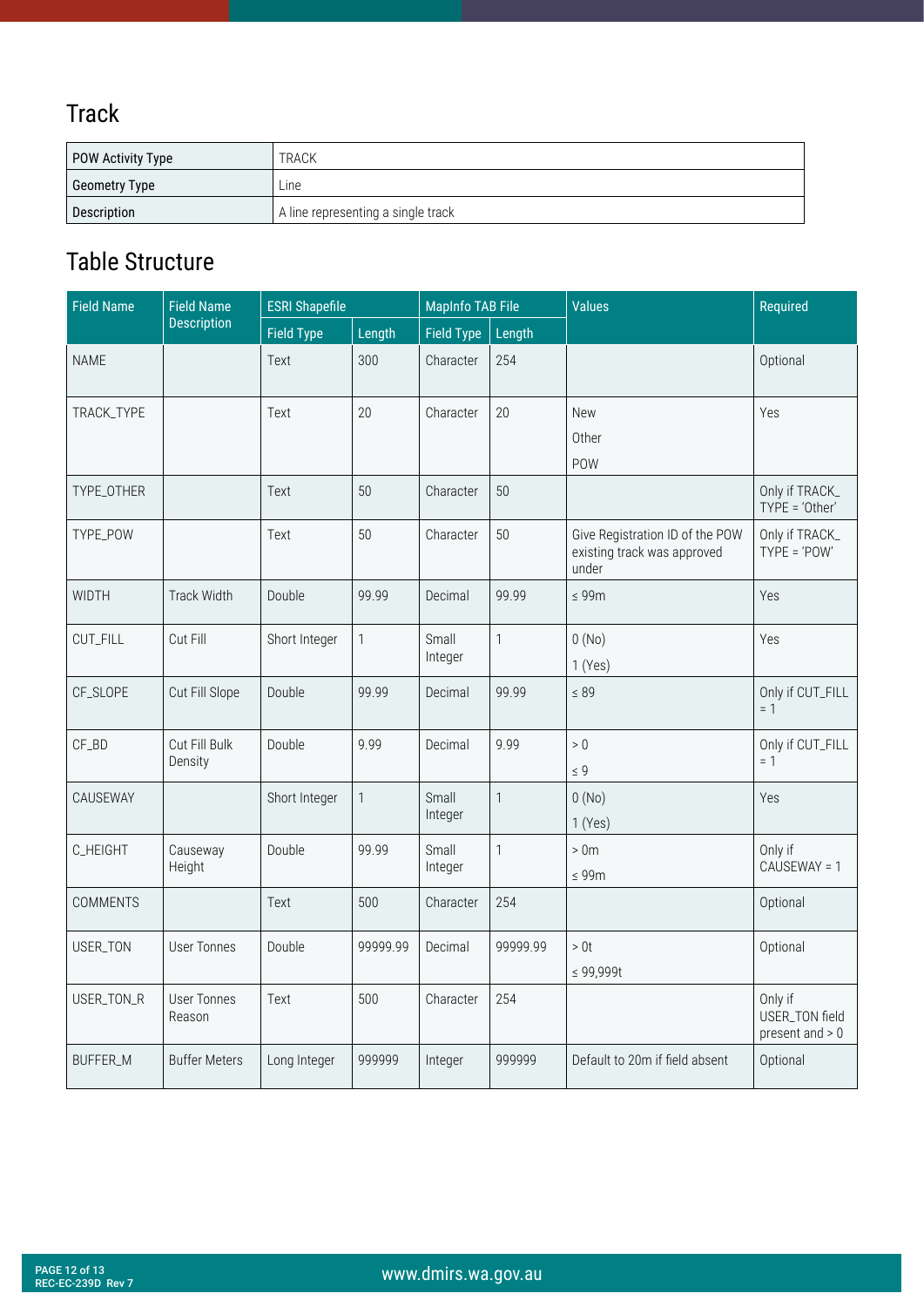#### <span id="page-12-0"></span>Camp Site

| POW Activity Type    | CAMPSITE                           |  |  |  |
|----------------------|------------------------------------|--|--|--|
| <b>Geometry Type</b> | Polygon                            |  |  |  |
| Description          | A polygon area representing a camp |  |  |  |

#### Table Structure

| <b>Field Name</b> | <b>ESRI Shapefile</b><br><b>Field Name</b> |                   | <b>MapInfo TAB File</b> |            | <b>Values</b> | Required                       |          |
|-------------------|--------------------------------------------|-------------------|-------------------------|------------|---------------|--------------------------------|----------|
|                   | <b>Description</b>                         | <b>Field Type</b> | Length                  | Field Type | Length        |                                |          |
| <b>NAME</b>       |                                            | Text              | 300                     | Character  | 254           |                                | Optional |
| CAMP_TYPE         |                                            | Text              | 20                      | Character  | 20            | Fixed<br>Mobile                | Yes      |
| <b>COMMENTS</b>   |                                            | Text              | 500                     | Character  | 254           |                                | Optional |
| <b>BUFFER M</b>   | <b>Buffer Meters</b>                       | Long Integer      | 999999                  | Integer    | 999999        | Default to 20m if field absent | Optional |

## Sample Farm

| POW Activity Type | CORE SAMPLE FARM                                              |
|-------------------|---------------------------------------------------------------|
| Geometry Type     | Polygon                                                       |
| Description       | A polygon area representing a core or bag sample farm/storage |

| <b>Field Name</b> | <b>Field Name</b>    |                   | <b>ESRI Shapefile</b> |                   | <b>MapInfo TAB File</b> | <b>Values</b>                                                   | Required |
|-------------------|----------------------|-------------------|-----------------------|-------------------|-------------------------|-----------------------------------------------------------------|----------|
|                   | <b>Description</b>   | <b>Field Type</b> | Length                | <b>Field Type</b> | Length                  |                                                                 |          |
| <b>NAME</b>       |                      | Text              | 300                   | Character         | 254                     |                                                                 | Optional |
| SAMPLE_TYP        | Sample Type          | Text              | 20                    | Character         | 20                      | Bags<br>$\bullet$<br>CoreBags<br>$\bullet$<br>Core<br>$\bullet$ | Yes      |
| SEMI_PERM         | Semi-<br>Permanent   | Short Integer     |                       | Small<br>Integer  |                         | 0(No)<br>1(Yes)                                                 | Yes      |
| <b>COMMENTS</b>   |                      | Text              | 500                   | Character         | 254                     |                                                                 | Optional |
| BUFFER_M          | <b>Buffer Meters</b> | Long Integer      | 999999                | Integer           | 999999                  | Default to 20m if field absent                                  | Optional |